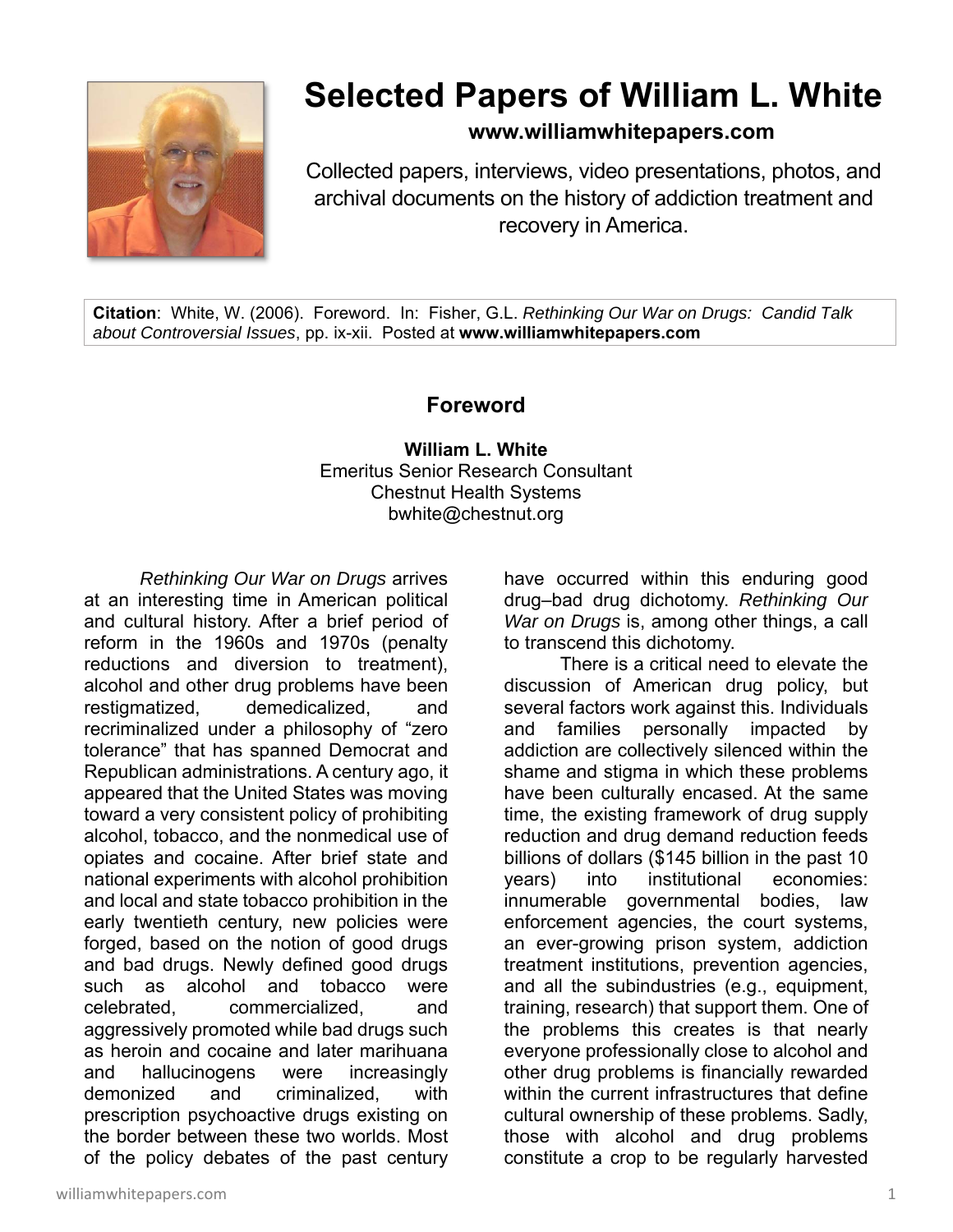for institutional and personal profit. Such rewards buy considerable silence and limit open debate about drug policy. There are, however, voices that have broken and continue to break this silence.

American drug control policies have undergone critical analysis since the basic architecture of these policies was first established. The analysis of these policies has ranged from scholarly histories (e.g., Dr. David Musto's *The American Disease: Origins of Narcotic Controls*, 1973) through expert panels of the American Medical and Bar Associations to rhetorical diatribes (e.g., Thomas Szasz's *Ceremonial Chemistry*, 1974). Falling between these poles is a tradition of careful analysis suggesting that the intentions of these polices have not been met and have instead created unanticipated and quite harmful effects on individuals, families, communities, and the country as a whole. The most significant contributions within this latter tradition include Henry Williams' *Drug Addicts Are Human Beings*  (1938), William Eldridge's *Narcotics and the Law* (1968), Rufus King's *The Drug Hangup: America's Fifty Year Folly* (1972), Troy Duster's *The Legislation of Morality* (1972), Alfred Lindesmith's *The Addict and the Law* (1973), and such recent contributions as Dan Baum's *Smoke and Mirrors* (1996) and Michael Massing's *The Fix* (1998). Gary Fisher's *Rethinking Our War on Drugs*, in its critical analysis of National Drug Control Strategy between 1996 and 2005, is the latest offering within this tradition of dissent.

Criticism of American drug policy has often come at a high price. Local and national politicians, judges, police chiefs, law enforcement officers, treatment specialists, and even surgeon generals as well as prestigious groups like the American Medical Association and the American Bar Association have paid high prices for their candor. The risks of financial punishment (e.g., withdrawal of government funding), political harassment, and professional scapegoating have been so great that only those in the most insulated positions (e.g., tenured professors at private universities) have risked the backlash of their published criticism of current drug policies. Future

sacrifices are likely as momentum builds for a fundamental reevaluation of these policies. Those who claim the king is wearing no clothes (that the American drug policies have not and are not working) will be branded as misguided and dangerous and blackballed until the political winds shift. In the aftermath of that shift, today's provocateurs will be lauded as courageous visionaries. What will propel this shift more than any single factor is the emergence of a global village. As American citizens become more closely connected to the world community, their awareness of alternatives to our current drug policies will force a more critical examination and reevaluation of American policy. *Rethinking Our War on Drugs* is another straw on the back of American drug policy another call for us to step back and rethink how we got into this war and how we can get out of it.

There are several things that commend this book. First, Fisher has a distinguished history of working within the existing policy framework. He brings no axe to grind about particular policy leaders or institutions. What follows are not the disgruntled words of a whistleblower, but the words of a reformer convinced that a better way must be found. Fisher argues not for a particular policy or single strategy but for fearless scrutiny and dialog about present policies and their potential alternatives, including the most controversial and politically tabooed (from harm reduction, decriminalization, and legalization to increases in alcohol taxation). As a person in recovery, Fisher also brings the perspective of one who has experienced alcohol and other drug problems and their solutions at a most personal level. As an individual who has long chosen to use none of the drugs discussed in this book, his arguments cannot be discounted as the self-justifications of an active drug user (a suspicion often cast on those advocating changes in current drug policies). Fisher views our current predicament as a function of flawed policies rather than of inadequate resources, organizational malaise, or professional ineptitude. He is offering one of the most eloquent arguments to date (using the